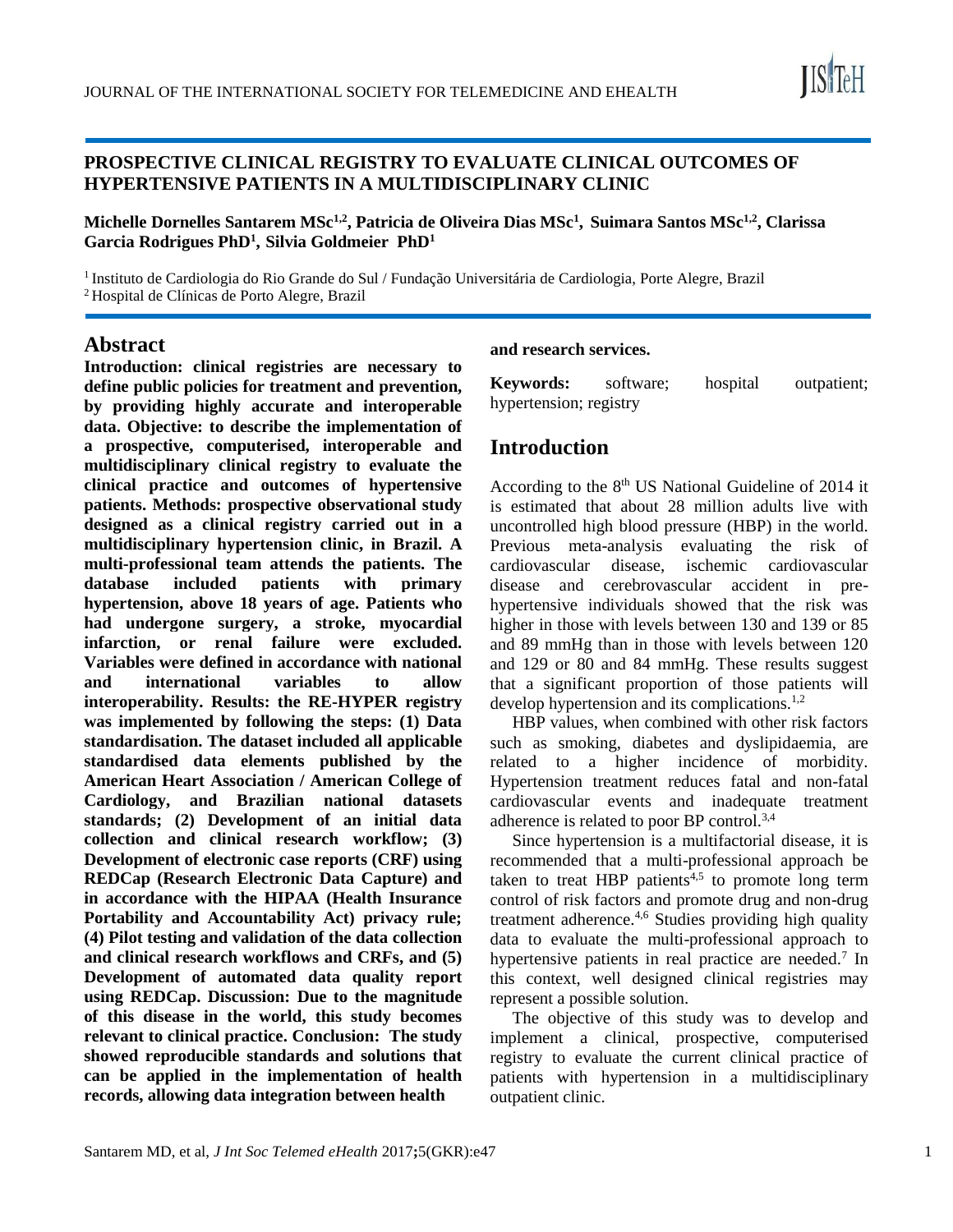# **Methods and Results**

#### *Development and implementation of the RE-Hyper Registry*

Research Electronic Data Capture (REDCap) software was available under a license provided by Vanderbilt University.<sup>8</sup> This software is recognised for its safety and applicability for clinical data collection and storage, and follows Health Insurance Portability and Accountability Act (HIPAA) guidelines.<sup>9</sup>

The process for development and implementation of the RE-Hyper Registry is shown in Figure 1.



**Figure 1.** Development and implementation of the RE-Hyper Registry**.** Legend: ACC/AHA = American College of Cardiology/ American Heart Association;  $CRF = Case Report Form; NCDR = National$ Cardiovascular Data Registry; REDCap = Research Electronic Data Capture.

#### *The study population*

Patients older than 18 years old, with primary hypertension screened at the IC-FUC cardiology outpatient clinic, other outpatient clinics and basic health units were eligible for inclusion. Patients with secondary hypertension and with incomplete or missing data and / or no possibility of contact were excluded.

#### *Patient follow-up*

Patients were evaluated at the first appointment by the cardiologist and the multi-professional team using standardised protocols. Every two months, patients were contacted by telephone to confirm their appointment schedule. At one-year follow up all protocols were re-applied and biochemical tests rescheduled.

#### *Variables standardisation*

Definition and standardisation of variables was conducted in accordance with national and international guidelines for databases: Brazilian cardiovascular registries, and the National Cardiovascular Data Registry (NCDR)<sup>10</sup> - PINNACLE ( a registry of outpatients with coronary artery disease, hypertension, heart failure and atrial fibrillation). The quality of life questionnaire for hypertension  $(MINICHAL)$ , validated for Brazil, was used.<sup>11</sup> Standardisation was performed in English, with an interface in Portuguese to facilitate data collection in Brazil. The BECK depression scale, the Lipp adult stress scale, and the scale of problem-nursing modes were used to standardise the variables related to psychology assessment.12-14

The use of established data standards is crucial for the semantic interoperability between information systems, and will become increasingly important with the use of electronic health information systems as they become widely available worldwide.

#### *Data management*

The study was coordinated by the Clinical Registries Sector at IC-FUC. Electronic case report forms (CRF) were built using the Research Electronic Data Capture (REDCap) software (Figure 2).

REDCap has an interface with programs for analysing database data. The software also has tools that allow for central checking of data to correct and verify possible inconsistencies in the variable bank, and the software has a calendar where it signals and enables the researcher to schedule reassessments for patients.

Data integrity was facilitated by several steps. Prior to initiation of the study, the multi-professional team was trained to perform the appropriate completion of variables in the RE-Hyper database, reducing data entry errors in the software. Each member of the team had a differentiated level of security access to fill in the variables and to avoid modifying the variables in the original database.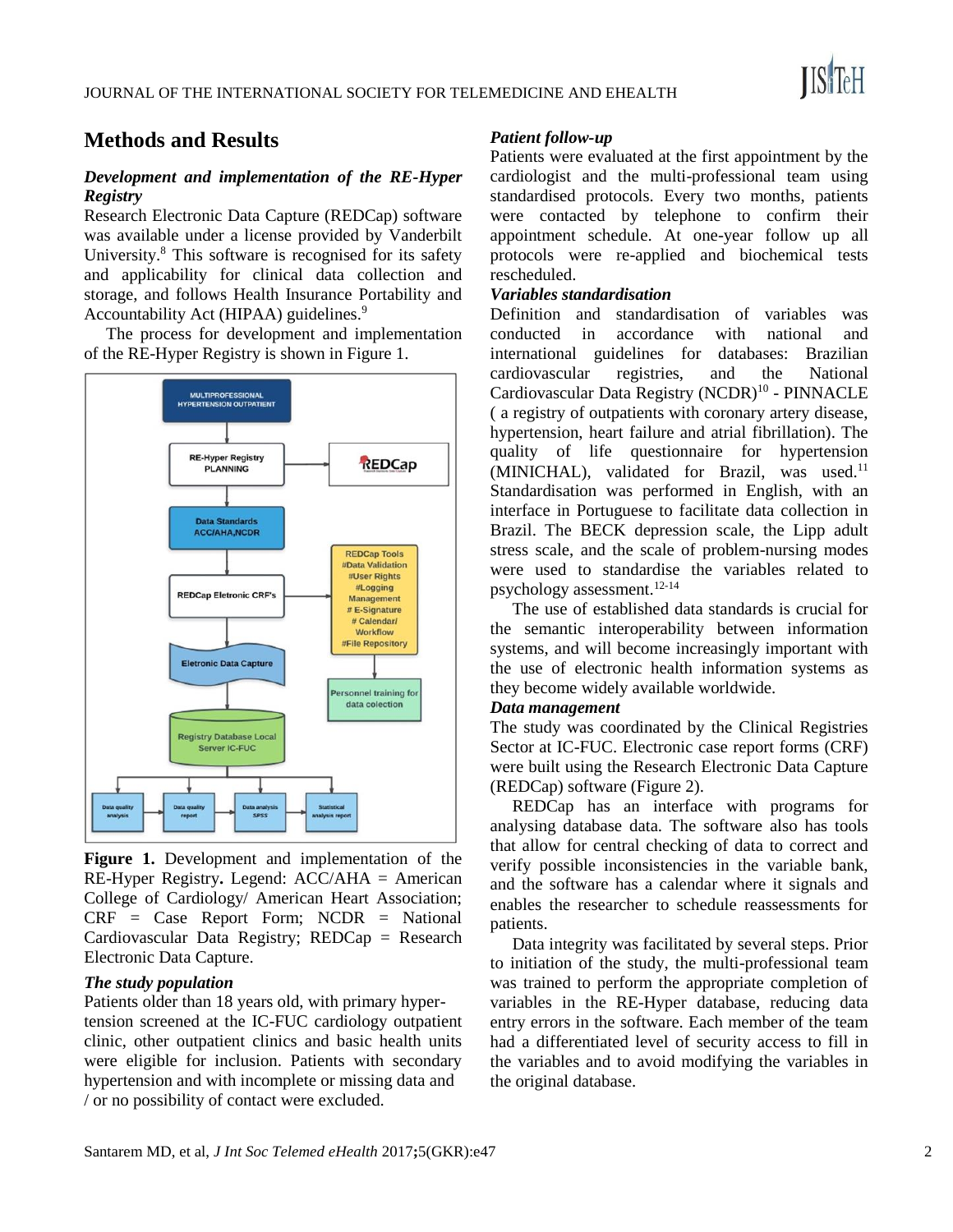

To avoid systematic errors (bias), ranges were defined for numerical variables. The sample was consecutively included, the search was active for these patients to avoid and prevent loss, using partial reports of data quality by the software. REDCap provided a total number of discrepancies found for each rule and allowed the researcher to see these details.

In addition to these measures each user had an electronic signature to identify and allow tracking of all actions. After identifying failures and difficulties related to the insertion of registry data, corrective measures were adopted.

Tracking of the record was performed by means of completion indicators for each step, which indicated which forms were complete and checked, complete and unchecked, or which data were incomplete and empty.

### **Discussion**

The logistics involved in the development and implementation of the Re-Hyper Registry was described in this study, including database planning, standardisation of variables recommended by international organizations and adoption of standardised data elements, and automated data quality reports.

Several factors contributed to the successful implementation of the Re-Hyper Registry. Initially a training was offered to the multi-professional team that use the tool. This action ensured the proper use and completion of the database variables in question. At this stage the researchers responsible for the construction of the database assigned different levels of access for each member of the research team for security.

The use of standardised data elements is crucial for the semantic interoperability between information systems, which will become increasingly important with the use of electronic health information system as it is becoming widely available worldwide. Many strategies were used to avoid systematic errors (biases). Ranges for continuous variables were instituted, besides active search for eligible patients

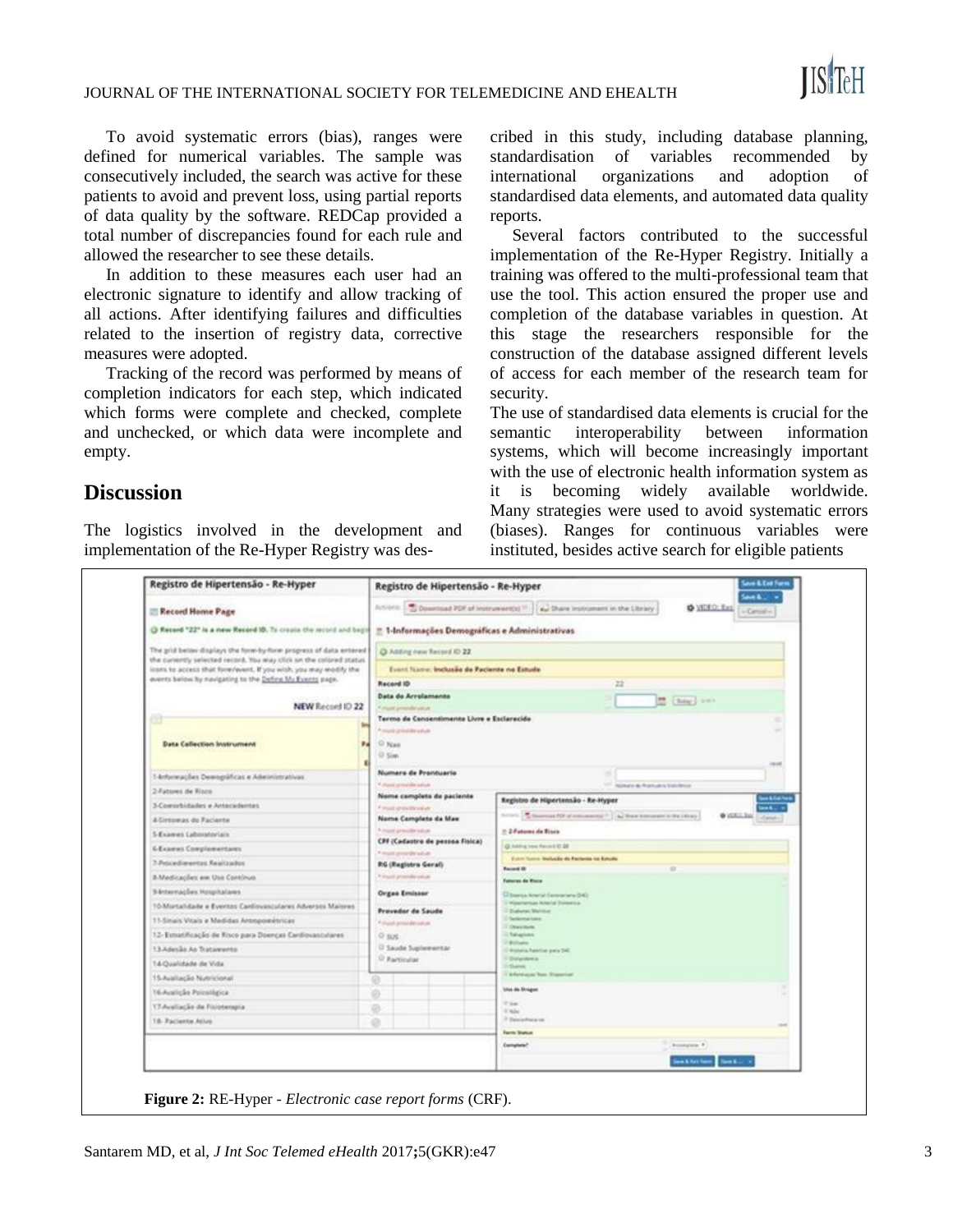

and consecutive sampling, and regular data quality reports. Our system provides a total number of discrepancies found for each rule and allows the researcher to see these details.

The segment tracking of the record is performed by means of completion indicators of each step, which indicates which forms are complete and checked, complete and unchecked, and which data are incomplete and empty.

Additionally, our system is able to export data in different formats such as Microsoft Excel programs, SPSS Statistical Software, SAS Statistical Software, R Statistical Software, and Stata Statistical Software. This tool enables the central data check to correct and verify possible inconsistencies in the variables. In addition to these tools, the software has a calendar where it signals and enables the researcher to schedule patient follow-ups.

# **Conclusion**

The multidisciplinary team stands out and is distinguished by the development of interactive practices and care integrators, which have been acquiring a differentiated repercussion, both in education and health promotion, as well as in the promotion of policies aimed at the social well-being of families and communities. The recognition of clinical manifestations that may lead to unfavourable outcomes for these individuals is essential as well as the understanding of the pathological process, treatment, use of medications and their adverse effects. The encouragement of the patient's participation in self-care programs and changes in lifestyle favour the understanding of pathology by strengthening adherence to treatment.

Accurate data collection is essential for understanding diseases, as well as for the study of new diagnostic and treatment methods. In this context, the implementation of the RE-Hyper Registry has great potential for defining healthcare practices and policies, as well as enabling health research and development of new technologies and health innovation.

…………………………………………………………

*Corresponding author:*

*Michelle D Santarem Avenida Princesa Isabel, 370 – Santana CEP: 9620-000 – Porto Alegre (RS), Brasil E-mail: [michesantarem@cardiologia.org.br](file:///C:/Users/Mars/Desktop/JISfTeH/MedeTel2017/michesantarem@cardiologia.org.br)* **Conflict of interest**. The authors declare no conflicts of interest.

# **References**

- 1. Navar-Boggan AM, Pencina MJ, Williams K, Sniderman AD, Peterson ED. Proportion of US adults affected by the 2014 hypertension guideline. *JAMA* 2014;311(14):1424-1429.
- 2. James PA, Oparil S, Carter BL, et al. 2014 Evidence-based guideline for the management of high blood pressure in adults: report from the panel members appointed to the Eighth Joint National Committee (JNC 8). *JAMA* 2014; 311(5):507-520.
- 3. Linked Data. (2014). Connect distributed data across the web. Available at: [http://linkeddata.org](https://webmail.unimedpoa.com.br/owa/redir.aspx?SURL=aDlRBTlmeszm7E58ohB_DKN1uyTKdO6GBNzi9HuXrch89eUwVz3UCGgAdAB0AHAAOgAvAC8AbABpAG4AawBlAGQAZABhAHQAYQAuAG8AcgBnAA..&URL=http%3a%2f%2flinkeddata.org) accessed 05 July 2014.
- 4. 7 th Brazilian Guidelines on Hypertension. *Arq Bras Cardiol* 2016;107(3, Suppl 3):1-102.
- 5. Santos ZMSA, Frota MA, Cruz DM, Netherlands SDO. Adherence of the hypertensive client to the treatment: analysis with an interdisciplinary approach. *Texto Contexto Enferm* 2005;14(3):332-340.
- 6. Mendes EV. The care of chronic conditions in primary care: the imperative of consolidation of the Family Health Strategy. *Brasília (DF): Organização Pan-Americana da Saúde* (2012).
- 7. Brazilian Cardiovascular Registries. (2014). Available at: http:/[/socios.cardiol.br/iep](https://webmail.unimedpoa.com.br/owa/redir.aspx?SURL=MfuWrqY7p8KDgtS1yJ0mjciPUQ7TVLIZuolu6PWqOVB89eUwVz3UCGgAdAB0AHAAOgAvAC8AcwBvAGMAaQBvAHMALgBjAGEAcgBkAGkAbwBsAC4AYgByAC8AaQBlAHAALQBoAGMAbwByAC8AcgBlAGcAaQBzAHQAcgBvAHMALgBhAHMAcAA.&URL=http%3a%2f%2fsocios.cardiol.br%2fiep-hcor%2fregistros.asp)[hcor/registros.asp](https://webmail.unimedpoa.com.br/owa/redir.aspx?SURL=MfuWrqY7p8KDgtS1yJ0mjciPUQ7TVLIZuolu6PWqOVB89eUwVz3UCGgAdAB0AHAAOgAvAC8AcwBvAGMAaQBvAHMALgBjAGEAcgBkAGkAbwBsAC4AYgByAC8AaQBlAHAALQBoAGMAbwByAC8AcgBlAGcAaQBzAHQAcgBvAHMALgBhAHMAcAA.&URL=http%3a%2f%2fsocios.cardiol.br%2fiep-hcor%2fregistros.asp) [accessed](https://webmail.unimedpoa.com.br/owa/redir.aspx?SURL=MfuWrqY7p8KDgtS1yJ0mjciPUQ7TVLIZuolu6PWqOVB89eUwVz3UCGgAdAB0AHAAOgAvAC8AcwBvAGMAaQBvAHMALgBjAGEAcgBkAGkAbwBsAC4AYgByAC8AaQBlAHAALQBoAGMAbwByAC8AcgBlAGcAaQBzAHQAcgBvAHMALgBhAHMAcAA.&URL=http%3a%2f%2fsocios.cardiol.br%2fiep-hcor%2fregistros.asp) [1 July 2014.](https://webmail.unimedpoa.com.br/owa/redir.aspx?SURL=MfuWrqY7p8KDgtS1yJ0mjciPUQ7TVLIZuolu6PWqOVB89eUwVz3UCGgAdAB0AHAAOgAvAC8AcwBvAGMAaQBvAHMALgBjAGEAcgBkAGkAbwBsAC4AYgByAC8AaQBlAHAALQBoAGMAbwByAC8AcgBlAGcAaQBzAHQAcgBvAHMALgBhAHMAcAA.&URL=http%3a%2f%2fsocios.cardiol.br%2fiep-hcor%2fregistros.asp)
- 8. Vanderbilt University. (2017). Department of Biomedical Informatics Available at: <https://medschool.vanderbilt.edu/dbmi/redcap> accessed 6 January 2017.
- 9. Health Insurance Portability and Accountability Act (HIPAA). (2017). Available at: <https://www.hipaa.com/> accessed 6 January 2017.
- 10. National Cardiovascular Data Registry. (2014). Available at: https:/[/www.ncdr.com/webncdr/](http://www.ncdr.com/webncdr/) accessed 1 July 2014.
- 11. Badia X, Roca-Cusachs A, Dalfó A, et al. MINICHAL Group. Validation of short form of the Spanish hypertension questionnaire (MINICHAL). *Clin Ther* 2002;24(12):2137-2154.
- 12. Cunha JA. *Manual of the Portuguese version of the Beck Scales.* São Paulo: Brazil: Casa do Psicólogo; 2001.